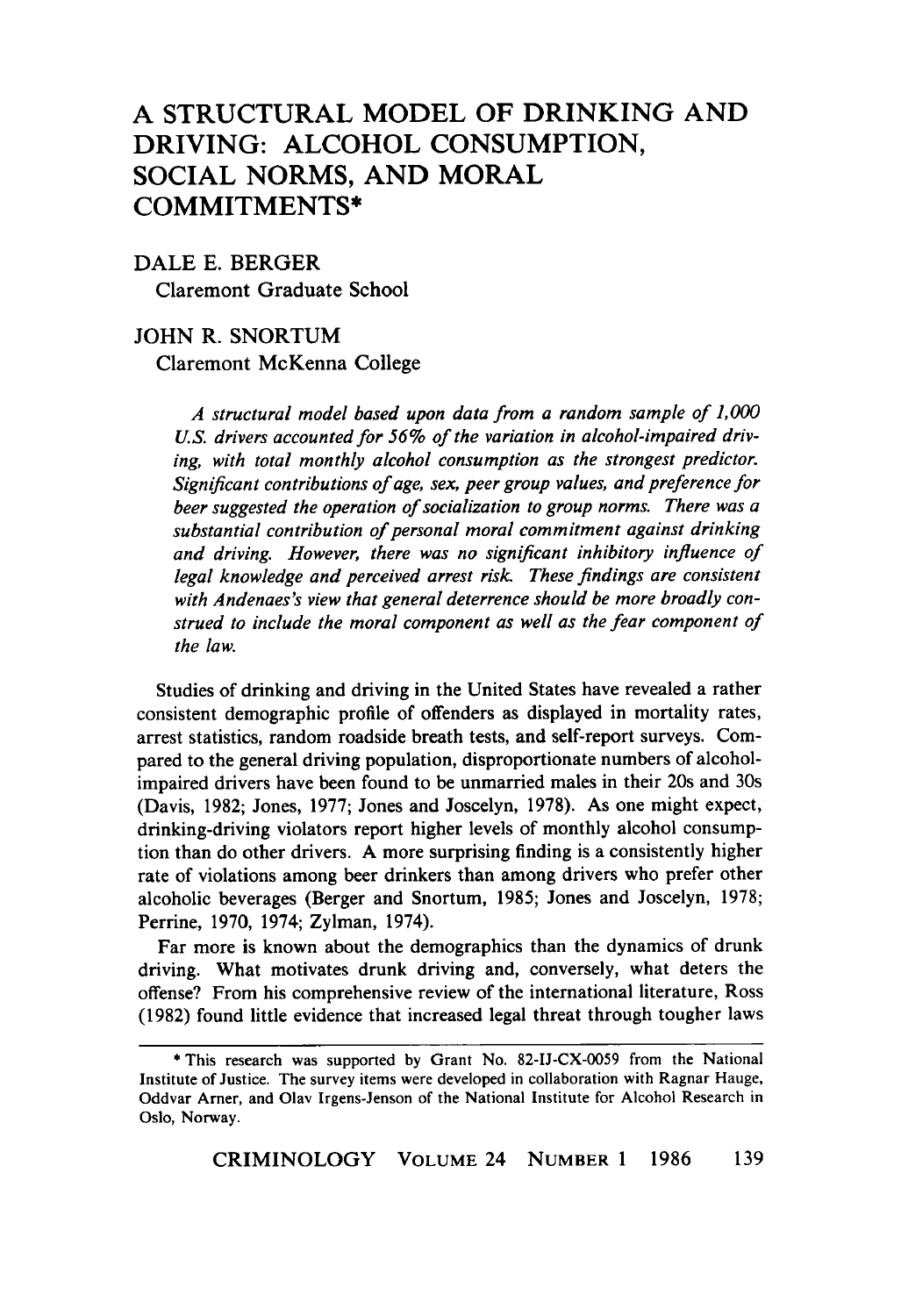and enforcement programs yields lasting deterrent effects as reflected in crash statistics. However, Andenaes (1952, 1977) maintains that legal threat is only one of the determinants of deterrence. Along with Andenaes (1978), Votey (1984) and Snortum (1984a, 1984b) have noted the limitations of interrupted time-series analysis for assessing the broader network of influences behind alcohol-impaired driving. Although most investigations of the effects of legal threat in deterring drunk driving have been based on aggregate data, such as arrest rates and accident statistics, survey methods are necessary in order to access the way that individuals perceive and evaluate laws, risks, and violations (Bishop, 1984; Waldo and Chiricos, 1972).

Structural modeling or path analysis is a useful statistical technique for testing posited models of causal relationships within a set of variables. The procedure produces estimates of effects of one variable upon another, both direct effects (independent of other variables) and indirect effects (mediated by intervening variables). In the present research, structural modeling was used to help clarify the relative influence of two major facets of compliance with the law described by Andenaes (1952, 1977): the "fear component" produced by the direct threat of legal sanctions versus the "moral component" which brings compliance through the development of personal values in support of the law. "From the legislator's perspective, creating moral inhibitions is of greater value than mere deterrence, because the former works even when a person need not fear detection and punishment" (Andenaes, 1977: 51).

Norström (1978) developed a simple causal model that accounted for  $24\%$ of the variation in drunk driving in a sample of 1,541 Swedish drivers. His model used three background demographic variables (age, sex, marital status), two "opportunity" variables (mileage, alcohol consumption), and two subjective measures (perceived risk of an accident after drinking and moral attachment to the law) to predict the self-reported frequency of drunk driving in the past year. He also examined knowledge of the law and perceived risk of arrest, but neither of these variables had a causal influence in the model. Norström found no significant direct effects of the demographic variables on drunk driving but showed, rather, that these variables acted through the intervening variables. Of the two opportunity variables, mileage had a negligible effect upon drunk driving, while total monthly alcohol consumption was a strong predictor, both in terms of the simple Pearson correlation  $(r = .35)$ and the direct contribution (independent of other variables) as reflected in the path coefficient (.22). Interestingly, moral attachment to the law was the best predictor of alcohol-impaired driving, with  $r = -.38$  and a path coefficient of  $-.29$ . Finally, perceived risk of an accident was a weak predictor, with a path coefficient of  $-.12$ .

In a later study, Norström (1981) essentially replicated these findings with a larger Swedish sample ( $n = 3,359$ ), but this time he applied the LISREL computer program which allowed the use of multiple indicators to measure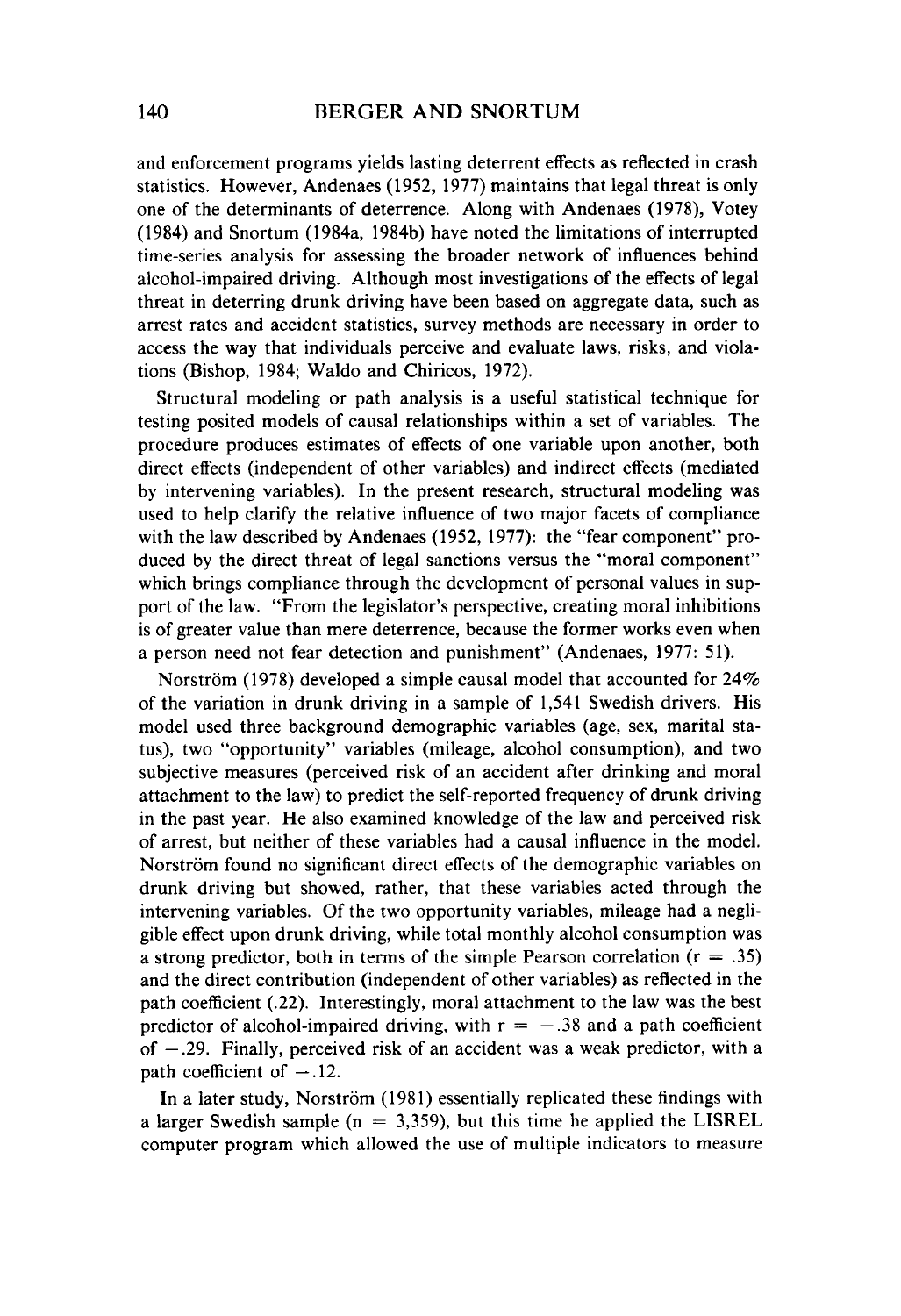drunk driving and moral attachment to the law as latent variables. His final model posited a causal path from drunk driving to perceived risk of an accident, opposite to the direction of the path in his 1978 model. Despite these differences in method, very similar findings were obtained for the paths to drunk driving, with path coefficients of *.55* for total alcohol consumption and .41 for moral attachment.

The present research was designed to address two principal goals. First was the desire to replicate Norström's findings with a sample of American drivers. On the surface, there would be little reason to expect similar dynamics in models developed in Sweden and the U.S., given national differences in per capita alcohol consumption, temperance traditions, and cultural homogeneity (Snortum, 1984b). Furthermore, compared to the **US,** Sweden has stricter blood alcohol limits, more severe sanctions, and lower rates of alcohol-impaired driving.

Second was the wish to extend Norström's model by examining the effects of "subcultural" influence upon violation rates. Andenaes (1977: *5* 1) has suggested that "a successful inculcation of moral standards may result in social pressure toward acceptable behavior even for persons who have not personally been influenced by the moral message of the law." Conversely, peers may exert a negative influence. There is a vast literature which demonstrates the strong effects of peer groups in adolescent drug and alcohol use (Burkett and Carrithers, 1980; Kandel, 1980). It remains to be seen whether the drinkingdriving values ascribed to friends will be a significant influence with the general population of adults, and whether these ascribed values will exert effects which are independent of the driver's own values. In addition to the general influence of peers, there may be a "beer subculture" with its own values and standards regarding the acceptability of drinking and driving (Berger and Snortum, 1985).

# **METHODS**

#### THE SURVEY

Fifty questions were employed in a 15-minute telephone interview to collect information on demographics, behaviors, and attitudes concerning alcohol use and drinking-driving violations. While many of the items were adapted from earlier drinking-driving surveys employed in the U.S. (Gallup, cited in **US.** Department of Justice, 1983; Selzer, Vinokur, and Wilson, 1977), most of the items were drawn from previous research in Scandinavia in order to produce an instrument with sufficient generality for eventual application to cross-cultural comparisons (Hauge, 1978; Klette, 1978; Norstrom, 1978).

The data were collected by an established national polling service in April 1983, with calls placed during evenings and weekends. Random digit dialing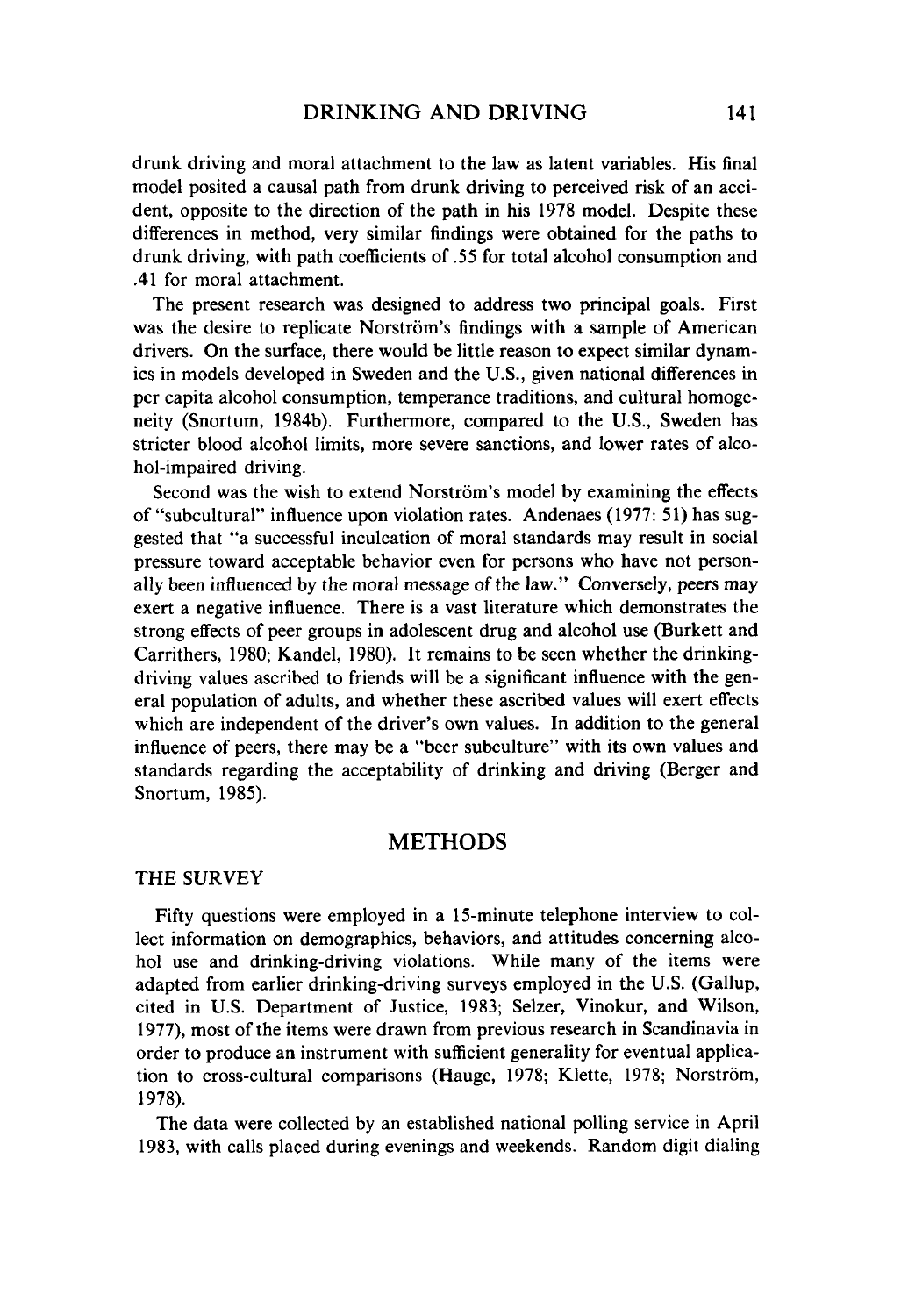# **142 BERGER AND SNORTUM**

with stratification by state and a 50-50 split by sex yielded 1,OOO completed surveys from a national probability sample of licensed drivers, aged 16 and above, in the contiguous **48** states. For details on the administration and limitations of the survey, see Berger and Snortum (1985).

#### THE VARIABLES

*Demographic.* The initial analysis included the following demographic variables: education, income, marital status (1 = married; 0 = other), sex  $(male = 0; female = 1)$ , and age.

*Opportunity.* Opportunities for drunk driving were measured by the total amount of driving and total amount of alcohol consumption. Total annual driving mileage was obtained as a direct estimate by each respondent. Total alcohol consumption per month was calculated from the reported quantity and frequency of drinking beer, wine, and distilled spirits.

*Social support.* Alcoholic beverage preferences and friends' attitudes toward driving after drinking were used as indicators of social support for drinking and driving. The preferred beverage was defined as the alcoholic beverage for which total consumption was the greatest. Ties between preferred beverages were broken by random assignment to one of the beverages in the tie, and the item was dummy coded to contrast beer drinkers (1) with all other drivers (0). Attitude of friends was indicated by responses to the question, "Do you think that your friends would disapprove if they knew you were driving on the highway after drinking four cans of beer?" Answers ranged from "They definitely would not disapprove" (1) to "They definitely would disapprove" *(5).* 

*Psychological preconditions for deterrence.* Four variables were included in this category: perceived risk of an accident, risk of arrest, knowledge of applicable law, and moral attitude toward driving after drinking. Accident risk was assessed by asking for an estimate of the chances that a man would get in an accident if he had drunk six shots of whiskey and had a long way to drive home. Responses ranged from "only one chance in 1,000" (1) to "1 chance in 2" **(4).** Risk of arrest was measured on the same scale for the same hypothetical man. Knowledge of the law was indicated by the number of correct responses to four questions: maximum penalties for the first offender, legal blood alcohol content limits, legal proof of intoxication, and number of drinks needed to reach illegal limits. **To** assess their own attitudes toward driving after drinking, respondents were asked: "Speaking for yourself, do you feel that it is or is not morally acceptable for you to drive your car after having consumed four cans of beer or four drinks of any kind?" Answers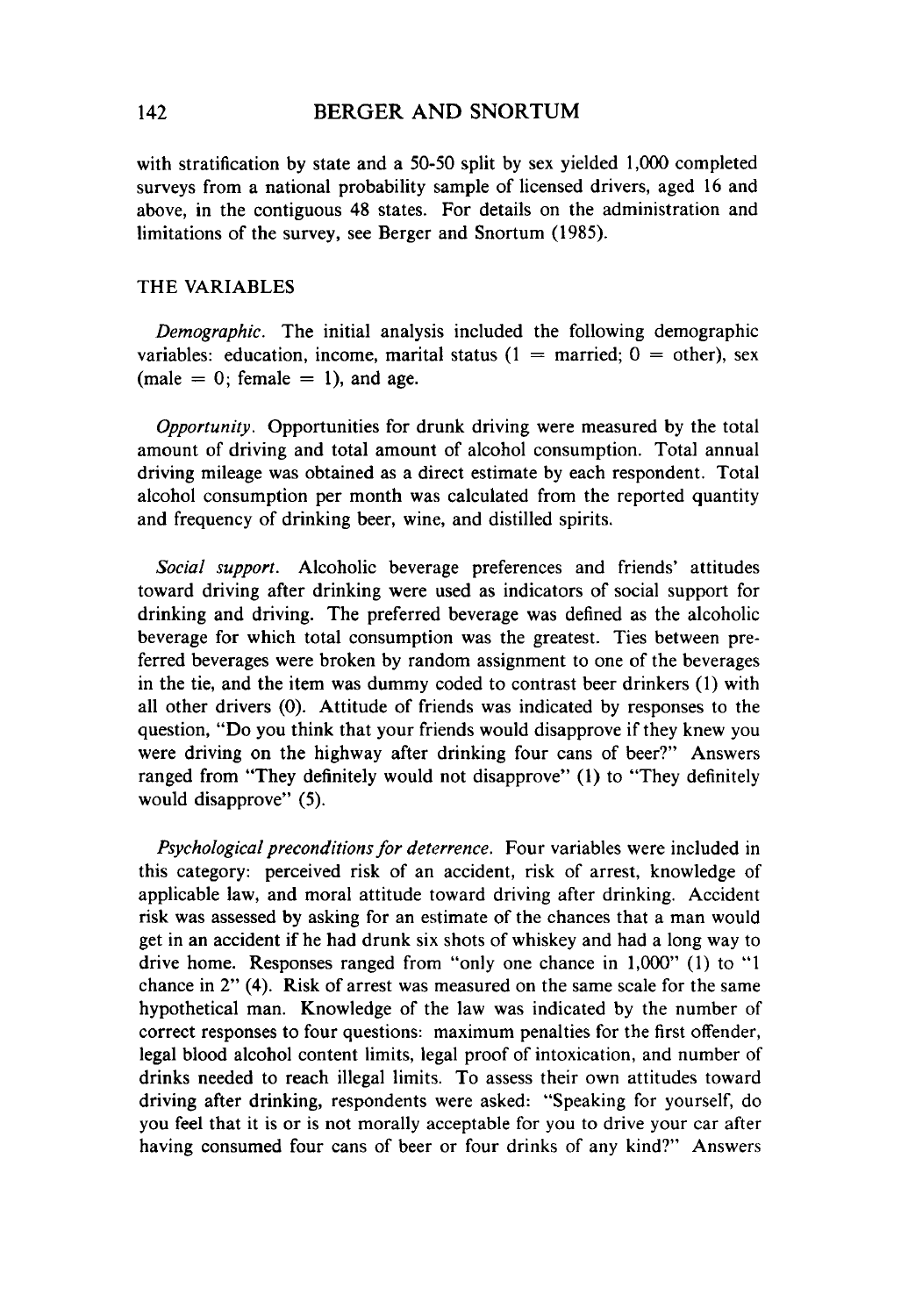included acceptance of drinking and driving (l), uncertain or undecided (2), and rejection of drinking and driving (3).

*Alcohol-impaired driving.* The dependent measure was an estimate of the maximum blood alcohol level attained prior to driving in the past year. The basis of this calculation was the respondent's estimate of "the largest number of drinks that you, personally, have been able to handle and still manage to drive your car back home." In order to accommodate differences in body weight, the individual's weight and total number of drinks were entered into a conversion table provided by the **U.S.** Department of Transportation (1982) to derive a crude estimate of blood alcohol level. This conversion table is based on the assumption that all consumption occurred in one hour and that the three basic types of beverages each contain approximately one-half ounce of alcohol per serving (for example, one ounce of 100-proof distilled spirits, 12 ounces of beer containing **4%** alcohol, or **4** ounces of wine containing 12% alcohol).

# **RESULTS**

### **VARIABLES DROPPED FROM THE MODEL**

As a first step in the analysis, the variables were screened for their contribution in predicting the criterion variable (estimated maximum blood alcohol attained prior to driving in the past year). Cases with data missing on any of the 14 variables were excluded, leaving 758 cases with complete data for this analysis. A recursive structural model was formulated, with causal flow between clusters of variables posited to be in the following order: demographic, opportunity, social support, and psychological preconditions to the criterion variable. Hierarchical regression analysis was used to test the contribution of each variable to the structural model. Because of the large sample size and the large number of variables tested, a conservative criterion for inclusion was adopted. Seven variables failed to produce path coefficients that were larger than .10 in absolute value and statistically significant at the  $p < .001$  level and, consequently, they were dropped from the model.

Income and education level were not significantly correlated with the criterion variable  $(r = -.01$  and  $r = .05$ , respectively), nor were they significantly correlated with any variable that was predictive of the criterion. Total mileage and marital status were both correlated with the criterion  $(r = .18$ and  $r = .21$ , respectively, both  $p < .001$ ), but no individual structural paths from either variables met the criterion for inclusion.

Knowledge of the law was not significantly correlated with any other variable in the analysis, and none of the individual measures in the composite was significantly related to the criterion variable. Responses were near chance on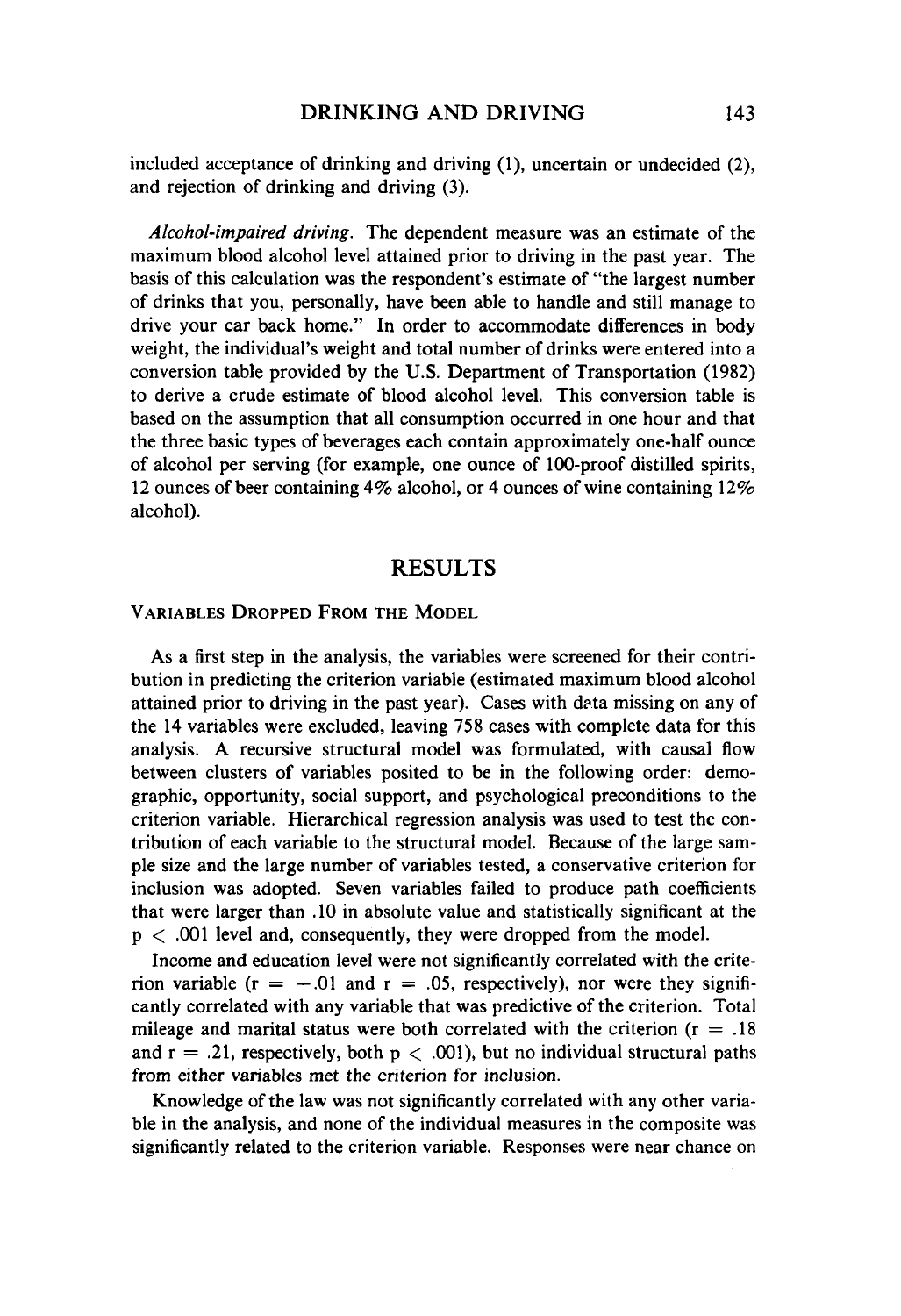all four of the questions, indicating very poor general knowledge of specific state laws regulating drinking-driving violations.

Surprisingly, the perceived risk of arrest was unrelated to the criterion  $(r =$ .01). Higher estimates of accident risk were associated with lower blood alcohol levels before driving  $(r = -.17, p < .001)$ , but the direct path coefficient to the criterion variable did not attain significance.

## CORRELATIONS AMONG THE PREDICTOR VARIABLES

Pearson correlations among the remaining six predictor variables and the criterion variable are presented in Table 1. Cases with data missing on any of the seven variables were excluded from this analysis, leaving 939 cases with complete data. As shown in the first column of Table 1, higher levels of alcohol-impaired driving were most closely associated with higher levels of total alcohol consumption, a preference for beer, and the attitude that driving after drinking is not morally wrong. Moderate, but highly significant, correlations of the other variables with the criterion indicated that the more highly impaired drivers tended to be younger males who felt that their friends would not object to their driving while intoxicated.

|                |                     | Y1      | X1      | X <sub>2</sub> | X <sub>3</sub> | X4      | X5     |
|----------------|---------------------|---------|---------|----------------|----------------|---------|--------|
| Y1             | <b>MBAE</b> When    | 1.00    |         |                |                |         |        |
|                | Driving             |         |         |                |                |         |        |
| X <sub>1</sub> | Female              | $-.22*$ | 1.00    |                |                |         |        |
| X <sub>2</sub> | Age                 | $-.34*$ | .04     | 1.00           |                |         |        |
| X <sub>3</sub> | Alcohol Consumption | $.63*$  | $-.28*$ | $-.16*$        | 1.00           |         |        |
| X <sub>4</sub> | Prefer Beer         | $.49*$  | $-.29*$ | $-.22*$        | $.42*$         | 1.00    |        |
| X <sub>5</sub> | Friends' Attitude   | $-.38*$ | $.20*$  | $.22*$         | $-.27*$        | $-.25*$ | 1.00   |
| X6             | Moral Attitude      | $-.52*$ | $.22*$  | $.16*$         | $-.45*$        | $-.34*$ | $.37*$ |

**Table** 1. **Correlations Between Variables in the Structural Model** 

 $*_{p}$  < .001 (two-tailed) N=939

Although the correlations in the first column of Table 1 reflect the strength of the linear relationship of individual variables to the criterion, it is risky to ignore the simultaneous effects of other variables. **A** high correlation may be spurious if both variables are influenced by the same prior variables. Path analysis techniques were used to disentangle direct, indirect, and spurious relationships.

# **CAUSAL ANALYSIS**

Causal effects were estimated for a hierarchical model that used all of the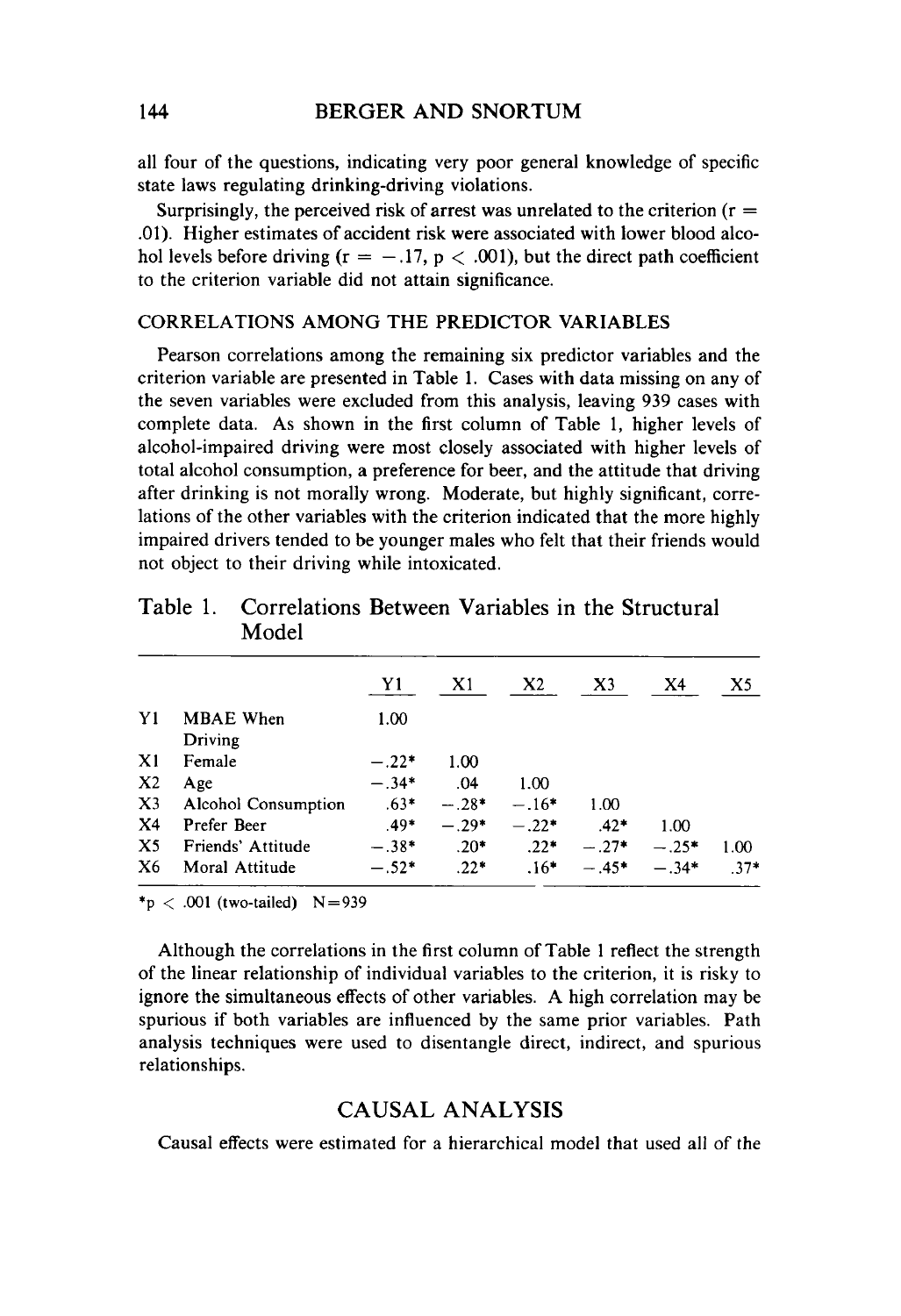variables in Table 1. The two demographic measures (sex and age) were used as prior variables. The posited causal order for the remaining four predictor variables is from top to bottom in Figure 1. Each of the remaining variables,



**Figure 1. Structural Model of Driving after Drinking** 

starting with total alcohol consumption, was considered to be a potential cause of only those variables that followed it in the model. Thus, all six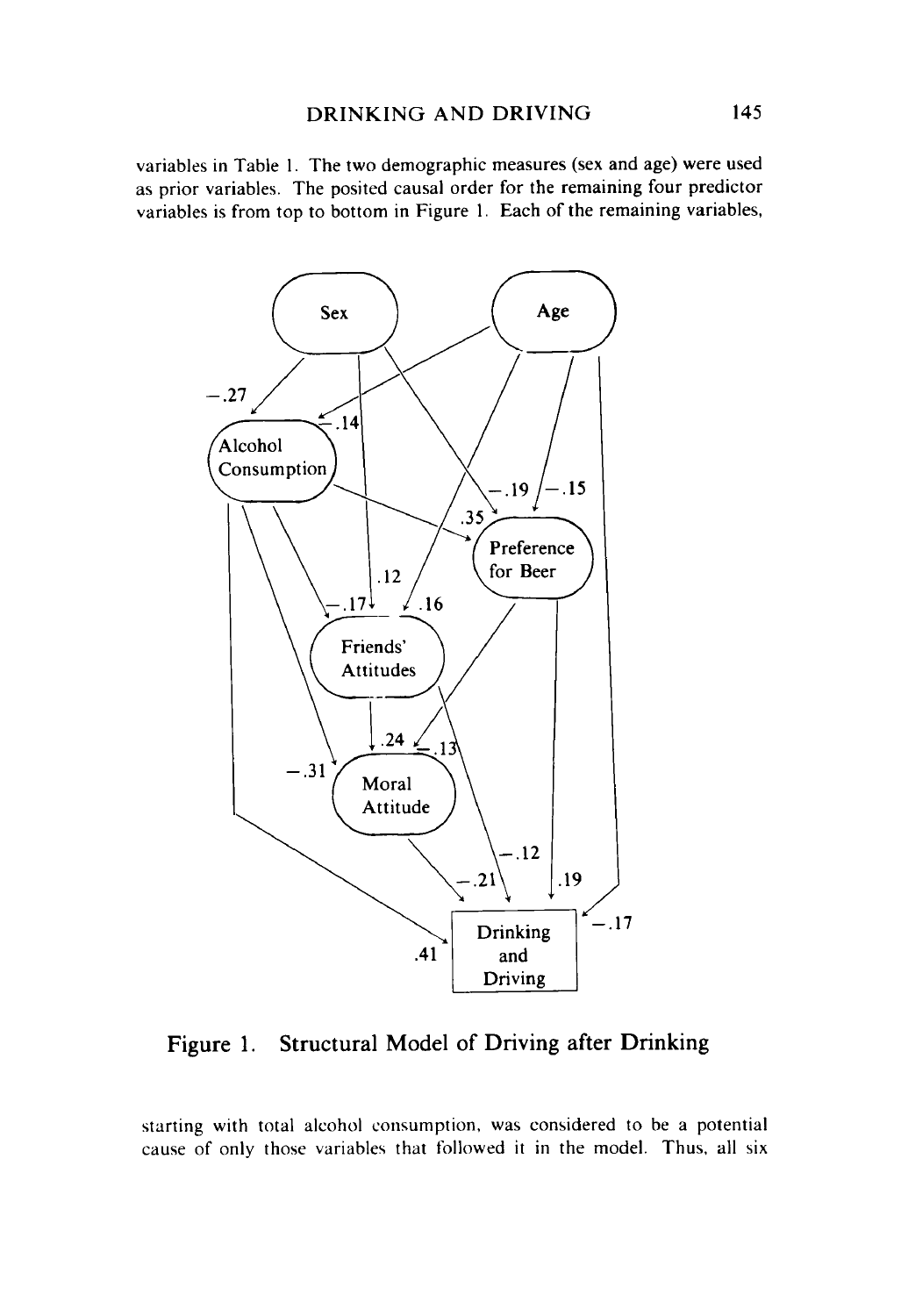independent variables were used as predictors of the criterion variable, maximum degree of intoxication before driving in the past year.

The simplified causal model shown in Figure 1 includes only variables and paths with substantial effects (path coefficients with an absolute value of at least .lo, and statistical significance beyond the .001 level). This model has the advantage of conceptual simplicity while it retains the predictive power and essential theoretical structure of much more complex models that were considered earlier. The five variables with direct paths to the criterion together accounted for 56% of the variance.

In addition to identifying direct effects, the analysis also produced estimates of indirect effects upon the criterion (mediated by intervening variables) as well as an estimate of that part of the relationship which is spurious (for example, due to a third variable that has a causal influence on both the original variable and the criterion) (Cohen and Cohen, 1983: 353-371).

| Predictor      |                     | Correlation | Direct  | Indirect | <b>Spurious</b> |  |
|----------------|---------------------|-------------|---------|----------|-----------------|--|
| X1             | Female              | $-.22*$     | .02     | $-.24$   |                 |  |
| X <sub>2</sub> | Age                 | $-.34*$     | $-.17*$ | $-.17$   |                 |  |
| X <sub>3</sub> | Alcohol consumption | $.63*$      | $.41*$  | .17      | .05             |  |
| X <sub>4</sub> | Prefer beer         | $.49*$      | $.19*$  | .04      | .26             |  |
| X <sub>5</sub> | Friends' attitudes  | $-.38*$     | $-.12*$ | $-.05$   | $-.21$          |  |
| X <sub>6</sub> | Moral attitude      | $-.52*$     | $-.21*$ |          | $-.31$          |  |

Table 2. Summary of Direct, Indirect, and Spurious Effects on Drunken Driving

Tests of significance are for correlations and direct effects only.

\*p  $\lt$  .001 n = 939 Cumulative  $R^2 = .56$  Adjusted  $R^2 = .55$ 

Table **2** and Figure 1 together show that the correlation of sex with drunk driving is expressed largely through sex differences in alcohol consumption, friends' attitudes, and preference for beer. Age also acts through these intervening variables, but there remains a direct link indicating that, independent of the intervening variables, older persons are less likely to drink to high levels before driving.

The large correlation of total alcohol consumption with drinking and driving  $(r = .63)$  is explained only in small part by the intervening variables (indirect effects = **.17).** The direct effects **(.41)** are much more important, leaving only a small portion **(.05)** to be explained by spurious effects, such as the contribution of age to both alcohol consumption and drunk driving.

Preference for beer is strongly related to drinking and driving  $(r = .49)$ . Although much of this relationship is spurious (.26) in that it can be attributed to "third variables," especially higher total alcohol consumption, the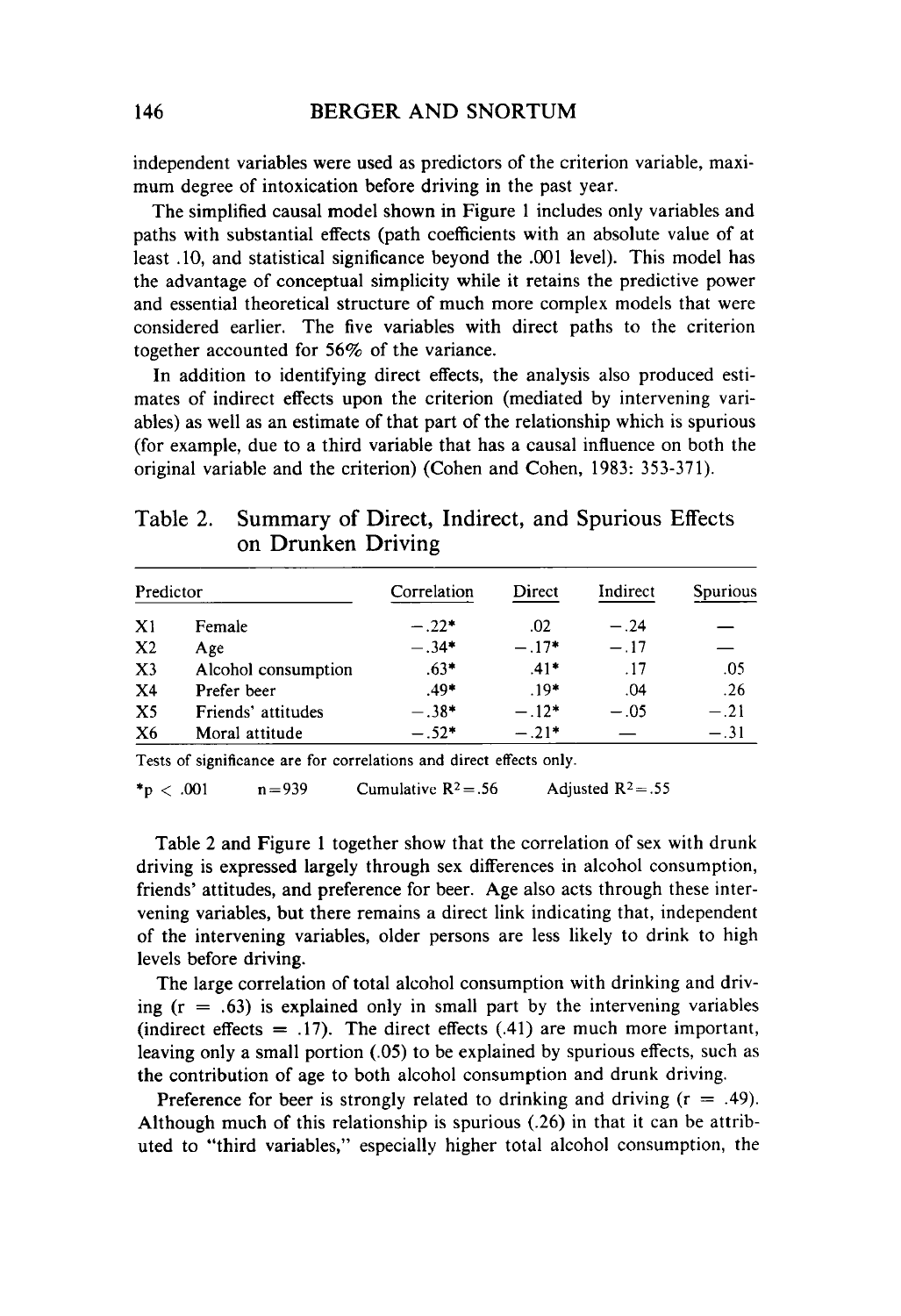direct contribution beyond all of the other variables in the model (.19) is highly significant.

The attitudes of friends toward driving after drinking and the respondents' own moral attitudes retained highly significant direct links to the criterion, although a large portion of the zero-order correlations could be explained by the effects of prior variables.

# **DISCUSSION**

## LIMITATIONS

There are some methodological limitations of structural modeling which should be borne in mind in the attempt to interpret this model and compare it to Norstrom's (1978, 1981) models based on Swedish drivers. One limitation of structural modeling, especially in the social sciences, is that the causal order among subjective variables is often ambiguous and the selection of a model must rely on a theory which may be wrong (James, Mulaik, and Brett, 1982). There are techniques, such as two-stage least-squares and maximum likelihood procedures, for estimating reciprocal causality of two variables measured at the same time; however, Reichardt and Gollob (1984) have discussed some of the logical limitations of these procedures. Another approach is to collect and analyze longitudinal data (Paternoster, Saltzman, Waldo, and Chiricos, 1983). For example, if the same persons were surveyed with a time lag of a year or so, it would be possible to estimate the path coefficients from each variable at Time 1 to each variable at Time **2.** While there are logical and methodological advantages to longitudinal designs, there is no guarantee that the order of causality **is** the same as the order of measurement (Rozelle and Campbell, 1969).

**A** second reason for caution when interpreting path analyses is that models tend to oversimplify complex relationships. Only a limited number of variables and paths can be included in any one model. Nevertheless, a path analysis can be viewed as descriptive of the fit of a particular model to the data. Poor models can be discarded, although one must recognize that a model that fits the data well may not be the best possible model. Alternate models might account for the data equally well or even better. However, it is important to note that the direct path coefficients to the criterion variable in a hierarchical model will be the same, regardless of the order of earlier variables. Thus, the proportion of criterion variance explained by the present model (56%) is not dependent on the choice of the direction of causal flow between the predictor variables.

Finally, in comparing this model to Norström's models for Swedish drivers, it should be remembered that while this study has drawn heavily on his work, there are often differences in the content and number of items used to measure key theoretical constructs. Furthermore, compared to this study,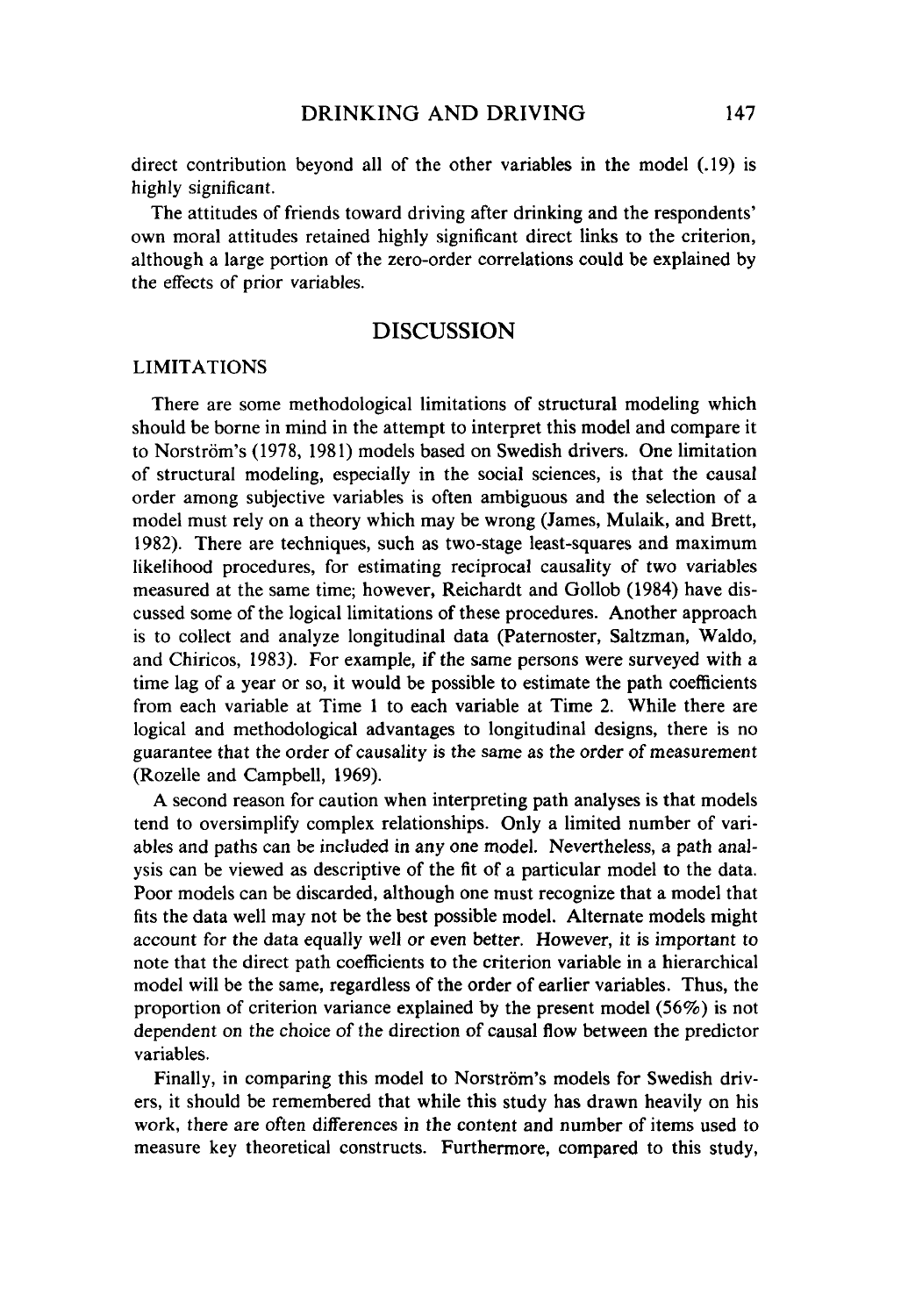## **148 BERGER AND SNORTUM**

Norstöm's predictor variables were handicapped by having to hit a relatively smaller "target," for the range of scores on the criterion variable was far more compressed in Sweden than in the **U.S.** For example, only **8%** of Swedish drivers (Norstrom, **1981)** versus *25%* of American drivers admitted to driving within the past year after drinking as much as three beers. Converting the data for the most drinks consumed before driving (assuming a one-hour drinking period), **31%** of **U.S.** drivers would have exceeded the Swedish blood alcohol limit of **.05%** blood alcohol content and **16%** would have exceeded the most common **U.S.** limit of **.lo%** blood alcohol content.

## COMPARISONS WITH THE SWEDISH MODELS

The present structural model of factors predicting alcohol-impaired driving in the **U.S.** has essential features consistent with Norstrom's **(1978, 1981)**  models for Swedish drivers. In both countries younger males tended to have greater total alcohol consumption, which in turn was predictive of alcoholimpaired driving, and persons who viewed drinking and driving as morally wrong were less likely to report having committed the offense.

*Accident Risk.* While there was an inverse relationship between perceived accident risk and drinking-driving reports in both countries, the zero-order correlations were somewhat weaker in the U.S.  $(-.17)$  than in the two Swedish studies (about  $-.30$  using several measures of accident risk). Moreover, when assessed in the context of other variables, perceived accident risk did not qualify for inclusion in the American model, but yielded direct paths to drunk driving in both of Norström's models. Despite the consistency of these Swedish findings on accident risk, the interpretation of this variable is somewhat problematic. When Norström (1981) tested a nonrecursive (two-way) model of the data from his second sample, estimates of accident risk appeared to function more clearly as an *effect* of drinking-driving behavior than as a cause.

*Driving Opportunities.* The variables that failed to contribute to either the current model or to Norström's models also deserve special attention. First, the "opportunity" variable of total mileage had only a modest correlation with the criterion  $(r = .18)$  in the U.S. sample, and direct paths failed to reach significance when other variables were considered. Similarly, Norström (1978) found a correlation of  $r = .20$  between mileage and drunk driving in a sample of Swedish drivers, but he did not find a significant direct path to the criterion. The lack of a strong relationship may not be surprising for Sweden, since driving is so clearly separated from drinking. On the other hand, if Americans exercise little control over driving after drinking, one would expect Americans who drive the most to also be most likely to drive while intoxicated. The data do not offer much support for this notion. In fact,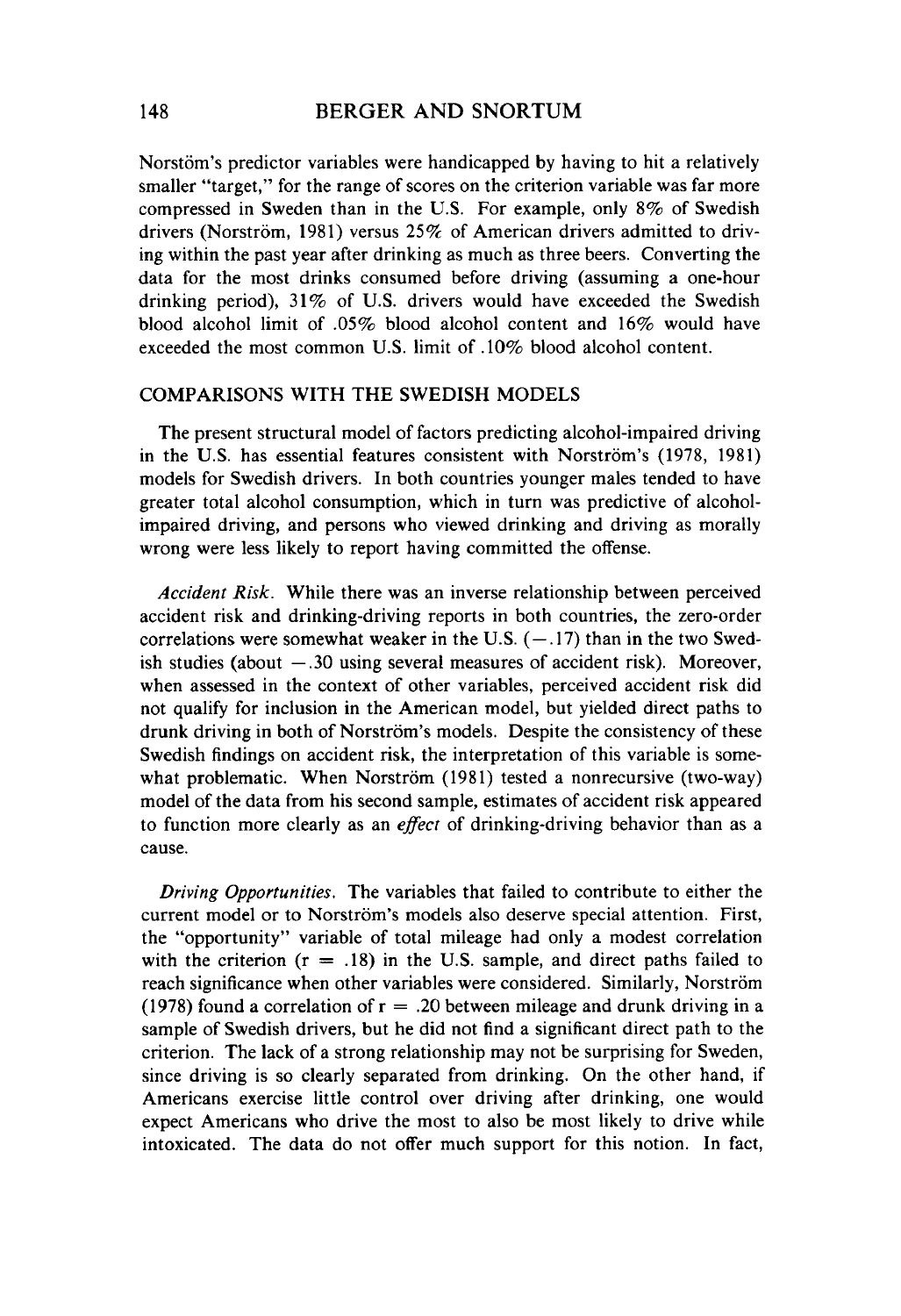there is even some scattered evidence (Jones and Joscelyn, 1978) that disproportionate numbers of drinking drivers are low-mileage drivers.

*Knowledge of the Law.* A striking finding was that **US.** drivers did not respond above chance levels to questions of knowledge about drunk driving laws. While 52% of Swedish drivers knew the penalties for drunken driving, accuracy on other questions was much lower (Norström, 1981). It is commonly assumed that knowledge of the law is a prerequisite of effective deterrence; yet knowledge of the law failed to make a significant contribution to the current model or to either of Norström's models (1978, 1981). Norström (1981) cautioned that specific knowledge of the law may not be necessary for the law to have a deterrent effect. It may be that knowledge of the law at a primitive level of "right or wrong" is enough to activate a deterrent effect, whether or not technical details of the law are known.

*Risk of Arrest.* What does it mean that "perceived risk of arrest" failed to contribute to the structural models in either country? These findings seem to challenge the importance of the "fear component" of the law as a major source of drinking-driving deterrence. Moreover, these results are also consistent with the rather unimpressive effects of "get tough" laws and enforcement programs reviewed by Ross (1982). However, there are a number of reasons for caution about generalizing too broadly from these findings. First, several other studies have found inverse relationships between perceived risk and various self-reported offenses, such as marijuana use, shoplifting, and vandalism (Bishop, 1984; Paternoster et al., 1983; Silberman, 1976). Second, a literature review by Paternoster et al. (1983) revealed that perceived risk may be vulnerable to a variety of methodological influences—for example, significant effects were more often found in studies which were based upon arrest risks estimated for oneself rather than for generalized "others." Perhaps the subjects of the present study had difficulty identifying with the hypothetical man who had just drunk six shots of whiskey. Thus, while the findings fail to support the influence of a "fear component" of the law, this failure might eventually be traced to weaknesses in method rather than theory.

*Peer Influences.* The current analysis uncovered strong evidence that peers may influence drinking-driving behavior, a factor which Norström did not consider in his models. The perception that friends would not object to one's driving after drinking and a preference for beer both can be interpreted as indices of subgroup norms. It is important to note that the significance of the direct paths to the criterion for these two variables indicates an influence of friends beyond the respondent's age, sex, and total alcohol consumption. One might suspect that the perceived attitudes of one's friends would be little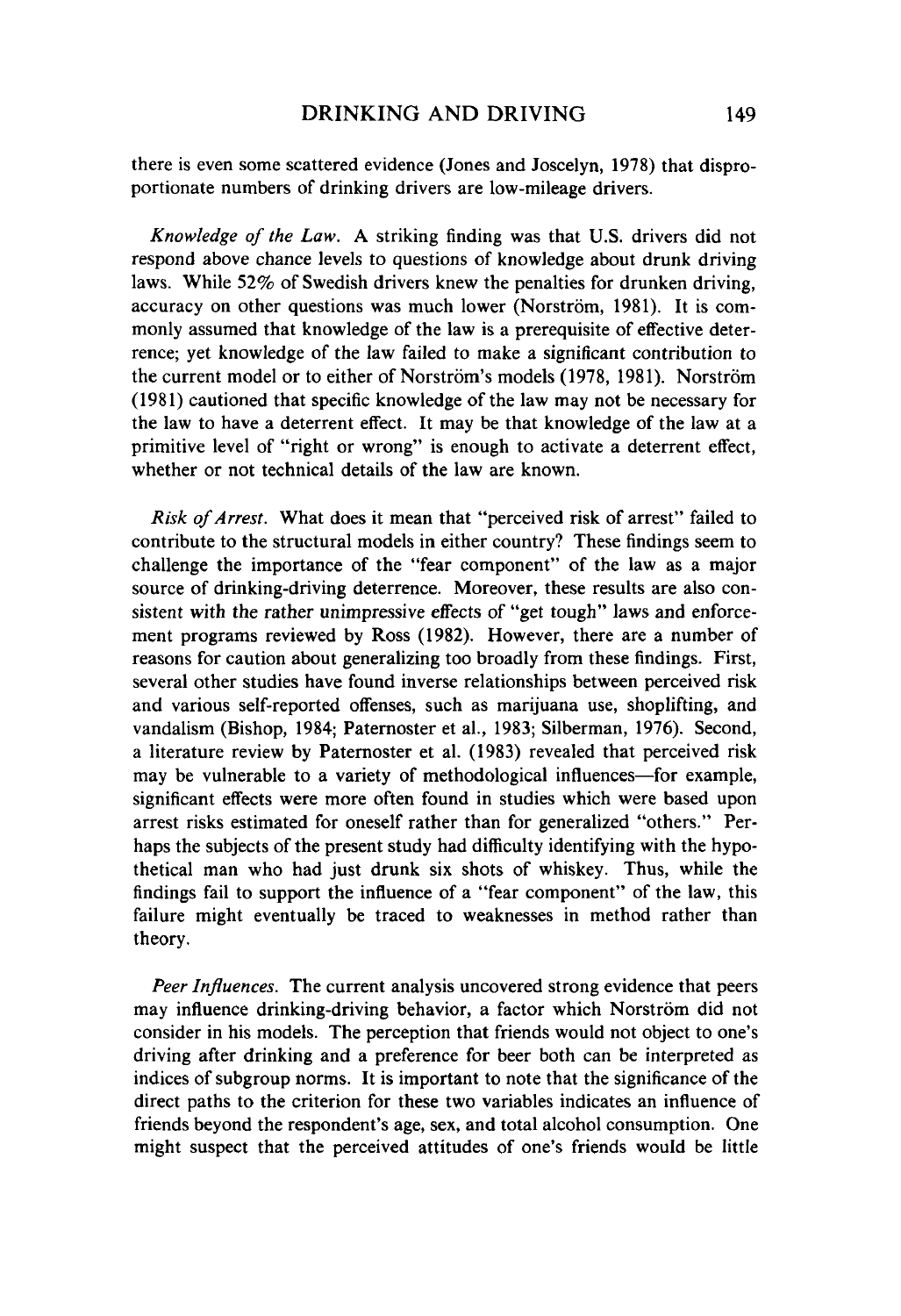more than a projection of one's own attitudes. However, when personal moral attitudes were included, the direct influence of friends' attitudes on violations remained significant.

*Moral Attachment to the Law.* Personal moral attitude toward driving after drinking was an especially strong predictor of violations ( $r = -.52$ ,  $p < .001$ ). Although much of this relationship could be explained by total alcohol consumption, preference for beer, and friends' attitudes, the direct path was still quite large  $(-.21)$ . A reasonable argument could be made that there may be a causal influence in the opposite direction as well, since people may develop moral attitudes in part to accommodate their behavior. While this possibility cannot be excluded, the interpretation of moral attitudes as a convenient rationalization would be more persuasive if moral attitudes proved to be a completely spurious reflection of total monthly alcohol consumption, but this is clearly not the case. Of course, the only conclusive evidence for the independent operation of such a construct would be to observe a stable pattern of moral commitment against drunk driving well before the person's first drinking-driving opportunity. Some recent work in this direction lends credence to the role of moral attitude as a causal influence upon behavior. In a five-year, four-wave longitudinal study of adolescents, Huba and Bentler (1983: 212) identified a stable personality tendency of *law abidance* which "seemed to precede causally either the adoption of drug-taking behaviors or the development of peer and adult intimate support systems espousing mildly deviant behaviors."

Further indirect evidence of a causal influence for moral commitment is provided by the finding of strong national differences in moral commitment against drunk driving which parallel the differences in violation rates for Sweden and the **U.S.** Ninety-seven percent of the Swedish drivers claimed to be opposed to driving after drinking as many as three cans of strong beer or four glasses of wine, compared to 79% of American drivers who were personally opposed to driving after drinking as many as four beers. Because of the high proportion of abstainers in the American sample **(38%),** there was concern that extreme moral attitudes of this group might be unduly influencing the structural model. However, when abstainers were removed from the sample and the model was retested, the effect of moral values was still strong  $(r = -.48, \text{ path coefficient} = -.21, \text{ both } p < .001)$  and the total variance accommodated by the model was still high (48%).

# **SUMMARY**

In conclusion, these data are encouraging in that they demonstrate the utility of considering values and attitudes in addition to demographics and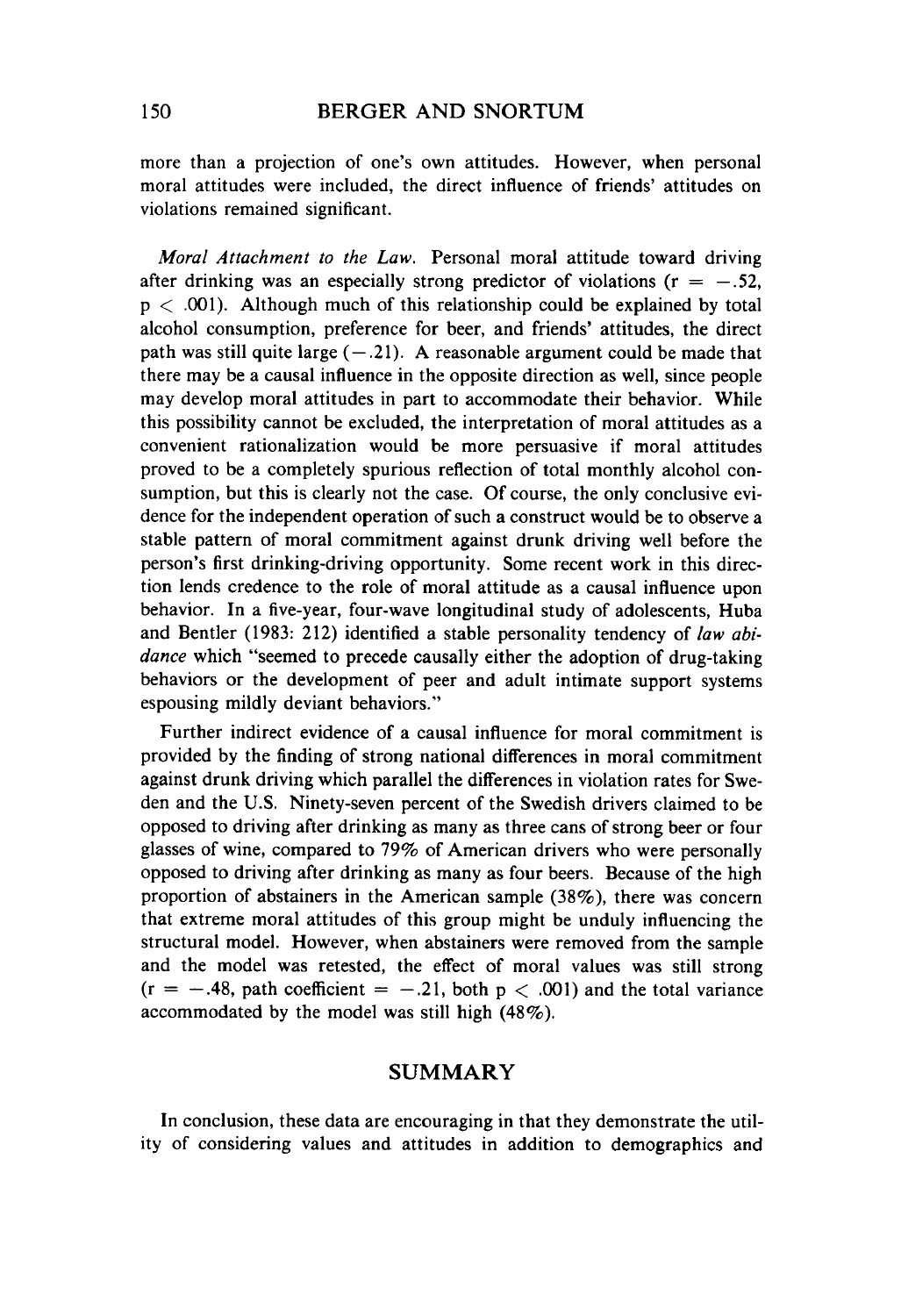"opportunity" variables in predicting drinking-driving violations. Moral attitude was especially influential, along with group norms **as** indexed **by** a preference for beer and perceived attitudes of friends. On the other hand, perceived risk of arrest and knowledge of the law had no apparent effect on inhibiting drinking-driving violations. In support of Andenaes **(1952, 1977),**  these findings suggest that theories of general deterrence of laws should include moral attitudes toward the law in addition to fear of legal consequences.

## **REFERENCES**

#### Andenaes, Johannes

- 1952 General prevention-Illusion or reality? Journal of Criminal Law, Criminology and Police Science 43: 176-198.
- 1977 The moral or educative influence of criminal law. In June L. Tapp and Felice J. Levine (eds.), Law, Justice, and the Individual in Society: Psychological and Legal Issues. New York: Holt, Rinehart, and Winston.
- The effects of Scandinavia's drinking-and-driving laws: Facts and hypotheses. Scandinavian Studies in Criminology 6: 35-53. 1978

#### Berger, Dale E. and John R. Snortum

- Alcohol beverage preferences of drinking-driving violators. Journal of Studies on Alcohol 46: 232-239. 1985
- Bishop, Donna M.
	- 1984 Deterrence: A panel analysis. Justice Quarterly **1:** 31 1-328.
- Burkett, Steven R. and William T. Carrithers
	- Adolescents' drinking and perceptions of legal and informal sanctions: A test of four hypotheses. Journal of Studies on Alcohol **41:** 839-853. 1980
- Cohen, Jacob and Patricia Cohen
	- Applied Multiple Regression/Correlation Analysis for the Behavioral Sciences (2nd ed.). Hillsdale, NJ: Erlbaum. 1983

#### Davis, Sally

- Driving under the influence: California public opinion, 1981. Abstracts & Reviews in Alcohol & Driving 3: 3-8. 1982
- Hauge, Ragnar
	- Drinking-and-driving: Biochemistry, law, and morality. Scandinavian Studies in Criminology 6: 61-68. 1978
- Huba, George J. and Peter M. Bentler
	- Causal models of the development of law abidance and its relationship to psychosocial factors and drug use. In William S. Laufer and James M. Day (eds.), Personality Theory, Moral Development, and Criminal Behavi6r. Lexington, MA: Heath. 1983

James, Lawrence R., Stanley A. Mulaik, and Jeanne M. Brett

Causal Analysis: Assumptions, Models, and Data. Beverly Hills: Sage. 1982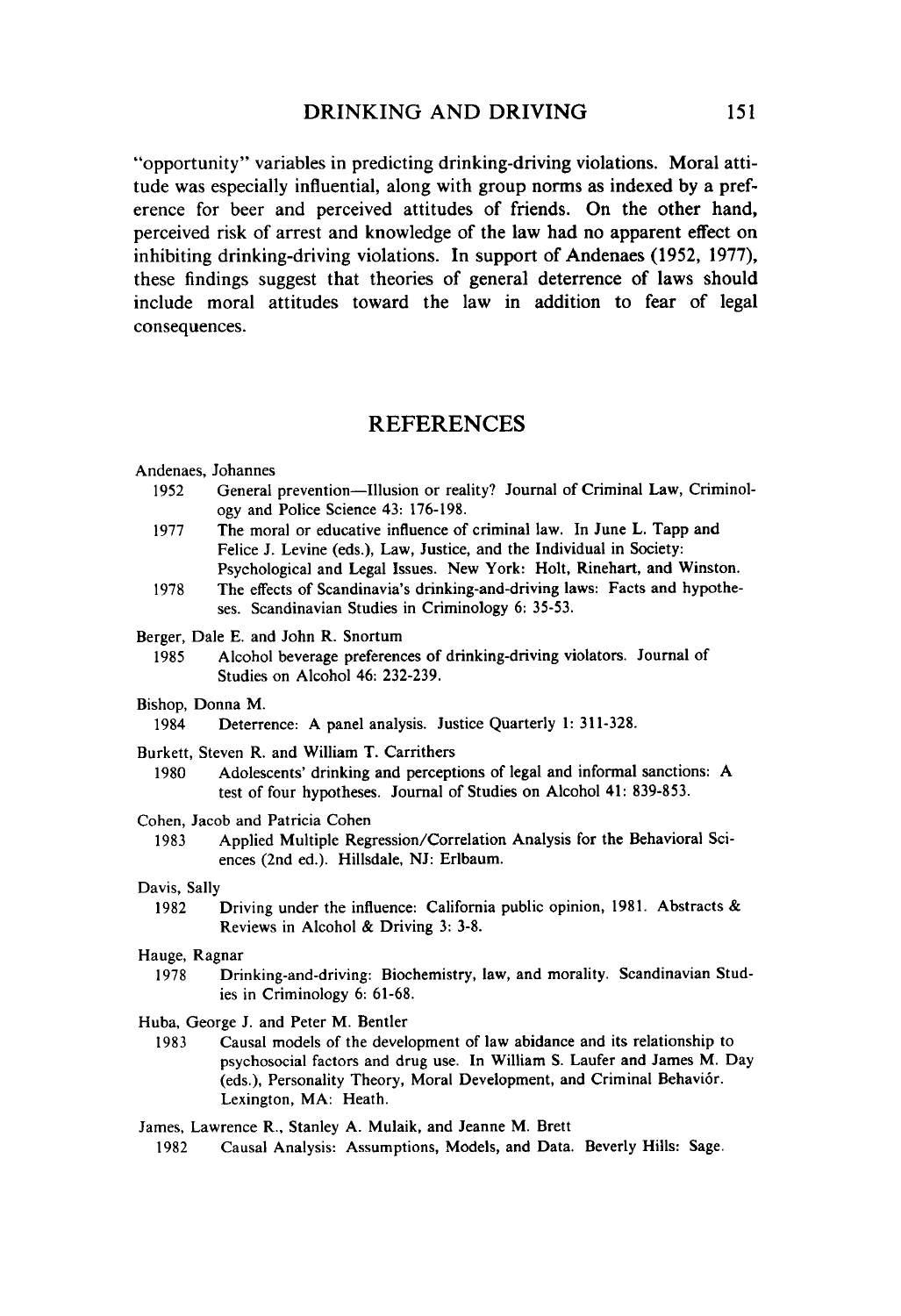Jones, Ralph K.

**1977** Alcohol and highway crashes: A projection for the **1980s.** The NSRI Research Review **7: 1-16.** 

Jones, Ralph K. and Kent B. Joscelyn

Alcohol and Highway Safety **1Y78:** A Review of the State of Knowledge. Washington, D.C.: U.S. Department of Transportation. **1978** 

Kandel, Denise **B.** 

Drug and drinking behavior among youth. Annual Review of Sociology 6: **1980 235-285.** 

Klette, Hans

1978 Alkotest i trafiken: Upptäcktsrisken måste göras större for preventiv effekt. Brå Apropå 4: 37-40.

Norström, Thor

- **1978** Drunken driving: A tentative causal model. Scandinavian Studies in Criminology 6: **69-78.**
- **1981**  Studies in the Causation and Prevention of Traffic Crime. Stockholm, Sweden: Almqvist and Wiksell.

# Paternoster, Raymond, Linda **E.** Saltzman, Gordon P. Waldo, and Theodore G.

Chiricos

- **1983** Perceived risk and social control: Do sanctions really deter? Law & Society Review **17: 457-479.**
- Perrine, M. W.
	- Identification of personality, attitudinal, and biographical characteristics of drinking drivers. Behavioral Research in Highway Safety **2: 207-225. 1970**
	- The Vermont driver profile: A psychometric approach to early identification of potential high-risk drinking drivers. In **S.** Israelstam and **S.** Lambert (eds.), Proceedings of the Sixth International Conference on Alcohol, Drugs, and Traffic Safety. Toronto: Addiction Research Foundation of Ontario. **1974**
- Reichardt, Charles **S.** and Henry **F.** Gollob
	- University of Denver. **1984** Structural equation models of reciprocal causality. Unpublished. Denver:
- Ross, H. Laurence
	- **1982** Deterring the Drinking Driver. Lexington, MA: Heath
- Rozelle, Richard M. and Donald T. Campbell
	- **1969** More plausible rival hypotheses in the cross-lagged panel correlation techniques. Psychological Bulletin **7 1** : **74-80.**

Selzer, Melvin L., Amiram Vinokur, and Timothy D. Wilson

A psychosocial comparison of drunken drivers and alcoholics. Journal of Studies on Alcohol **38: 1,294- 1,3 12. 1977** 

Silberman, Matthew

Toward a theory of criminal deterrence. American Sociological Review **41: 442-46 1. 1976**